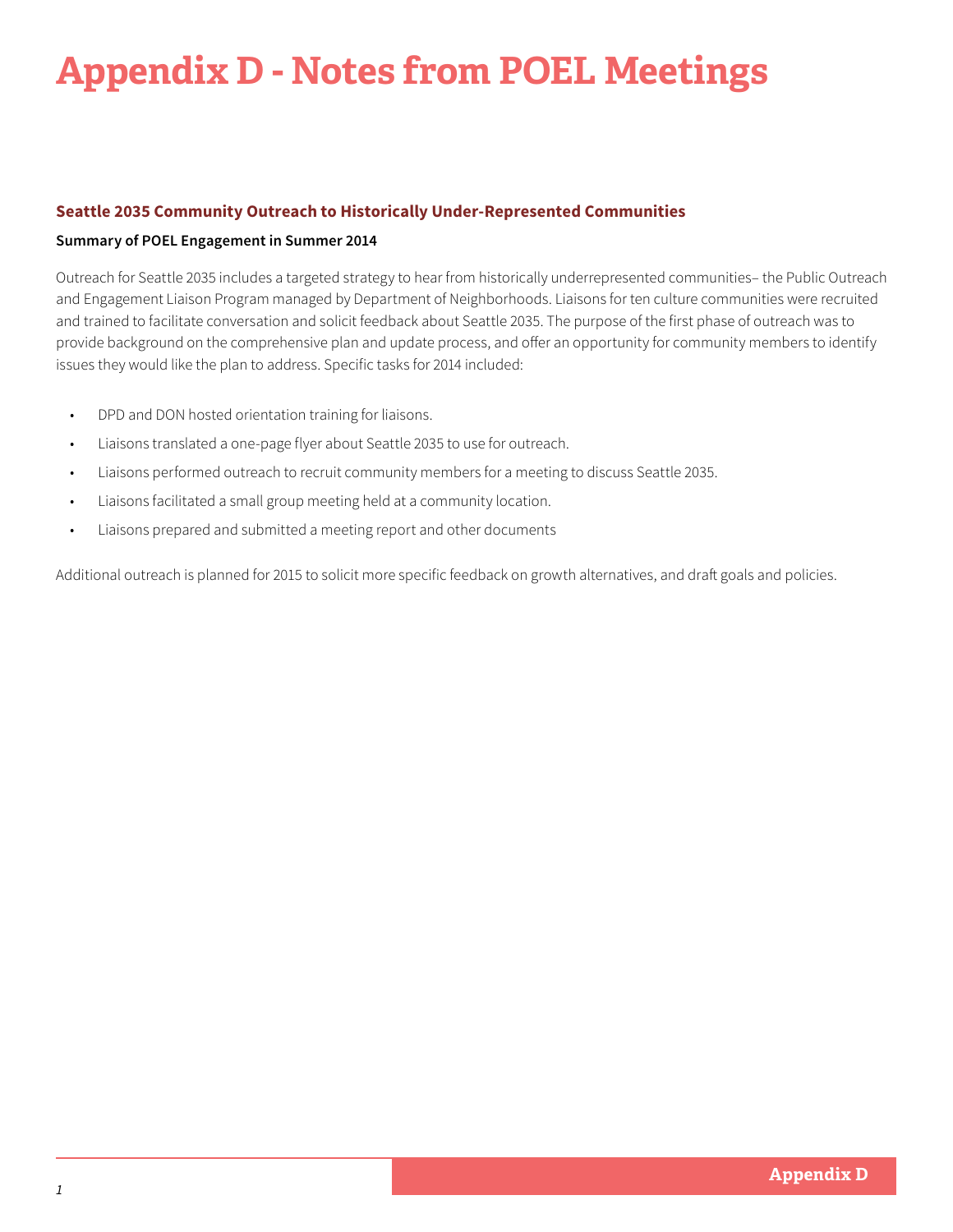# **Appendix D - Notes from POEL Meetings**

## **Seattle 2035 Community Outreach to Historically Under-Represented Communities**

**Summary of POEL Engagement in Summer 2014**

| Group<br>Facilitator<br><b>City Staff</b>                                     | Date of<br>Meeting               | # Attending                                        | Location                                                           | <b>Translated</b><br><b>Brief</b> | <b>Orientation</b><br>Meeting<br>7/1/14 | Report on<br>Page # |
|-------------------------------------------------------------------------------|----------------------------------|----------------------------------------------------|--------------------------------------------------------------------|-----------------------------------|-----------------------------------------|---------------------|
| Oromo<br>Abdu Gobeni<br>Jake<br>Hellenkamp,<br><b>DON</b>                     | $8/28/14$ &<br>8/30/14           | 15 (10 men,<br>5 women)                            | Not recorded                                                       | Yes                               |                                         | $\overline{4}$      |
| Filipino<br>Cherry<br>Cayabyab                                                | 8/29/14;<br>6-8 pm               | 15 (4 men;<br>11 women)                            | <b>Beacon United</b><br>Methodist Church 7301<br>Beacon Avenue So. | Yes                               |                                         | $\overline{4}$      |
| Amharic<br>Mekdes<br>Gessesse<br>Katie Sheehy,<br><b>DPD</b>                  | 9/2/14;<br>$5:15$ to<br>7:00 P.M | 11                                                 | 8323 Rainier Ave S.                                                | Yes                               |                                         | 5                   |
| Spanish<br>Paulina<br>Lopez                                                   | 9/10/14;<br>11am                 | 13(12)<br>woman, 1<br>man)                         | South Park<br>Neighborhood Center<br>8210 10th Ave. S.             | Yes<br>(translated<br>PP)         |                                         | 6                   |
| Cambodian<br>Sokunthea<br>0k<br><b>Brennon</b><br>Staley, DPD                 | 8/29/14;<br>5-7pm                | 11                                                 | 311 SW 104th St.                                                   | Yes                               |                                         | $\overline{7}$      |
| African<br>American<br>Wanda<br>Saunders<br>Cherry<br>Cayabyab,<br><b>DON</b> | 8/28/14;<br>6-8pm                | 13 (5 men, 7<br>women, $1$ ?)<br>19? on sign<br>in | <b>Rainier Valley</b><br><b>Community Center</b><br>4600 Ave. S.   | N/A                               |                                         | 9                   |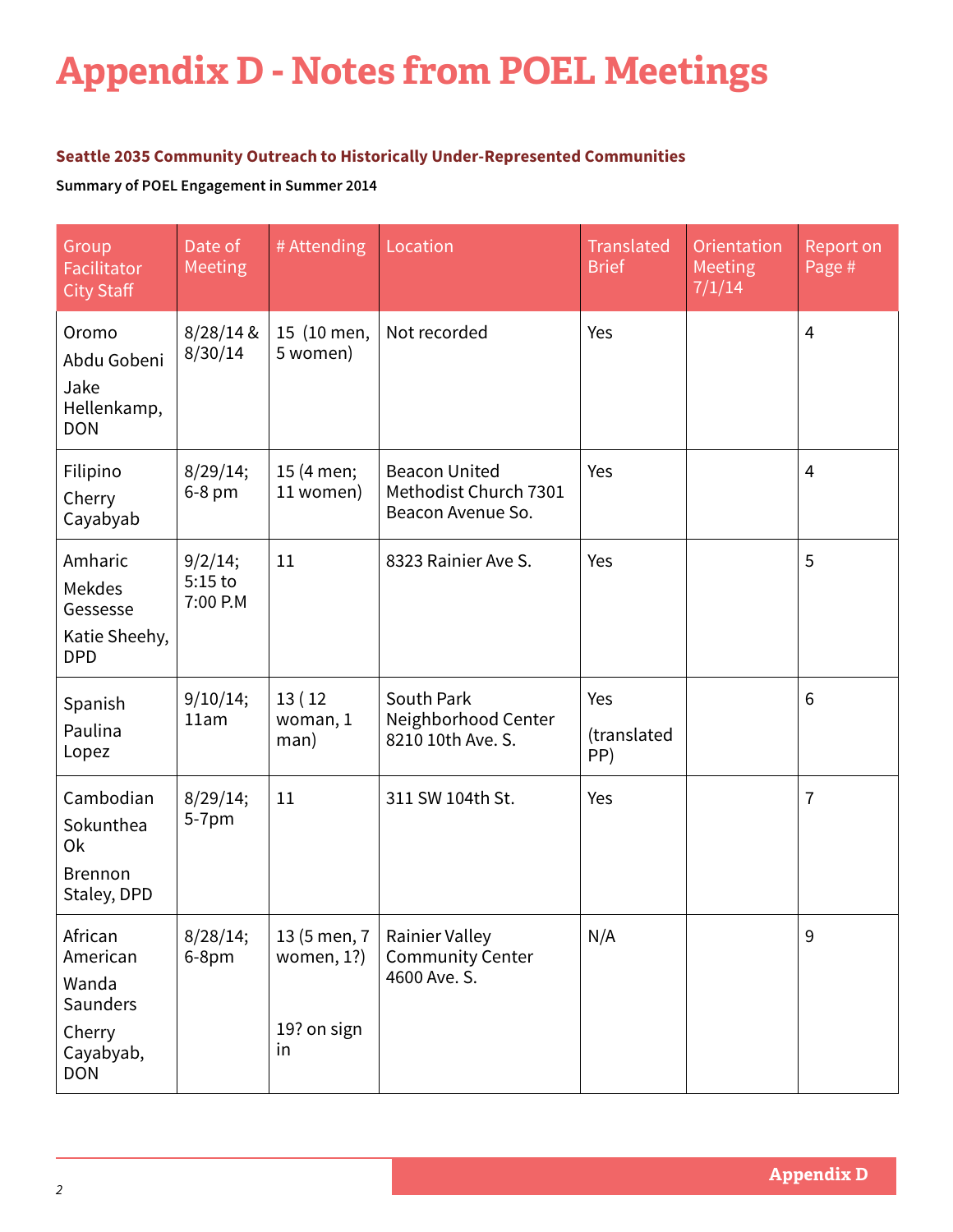| Group<br><b>Facilitator</b><br><b>City Staff</b>         | Date of<br>Meeting | # Attending | Location                                      | <b>Translated</b><br><b>Brief</b> | Orientation<br>Meeting<br>7/1/14 | Report on<br>Page # |
|----------------------------------------------------------|--------------------|-------------|-----------------------------------------------|-----------------------------------|----------------------------------|---------------------|
| Vietnamese<br>Phung<br>Nguyen<br>Patrice<br>Carroll, DPD | 8/30/14            | 16          | Rainier Beach Library<br>9125 Rainier Ave. S. | Yes                               |                                  | 10                  |
| Somali<br>Saida Aden<br>Kristian<br>Koefed, DPD          | 8/28/14            | 19          | 9061 Seward Park Ave.<br>S.                   | Yes                               |                                  | 11                  |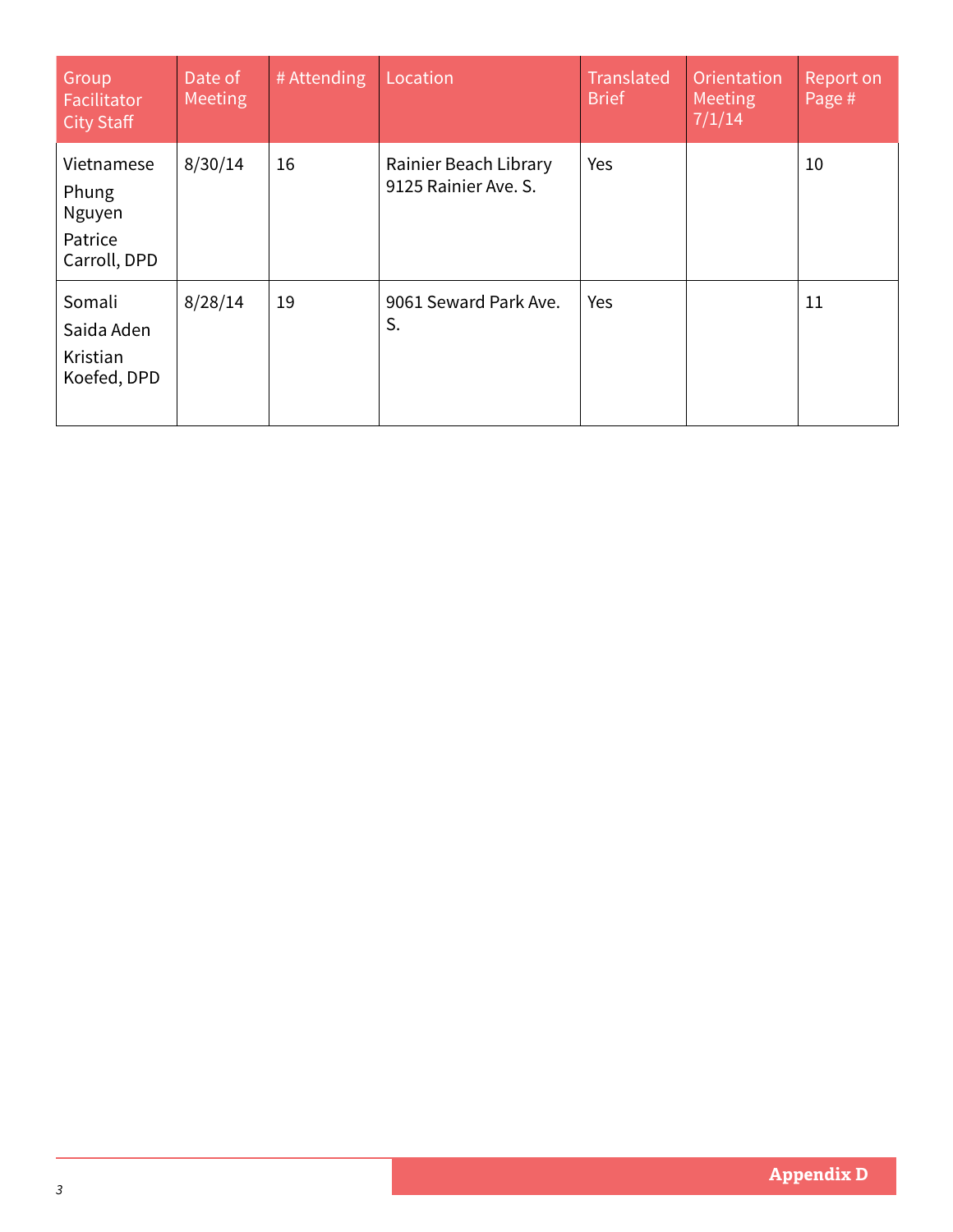## **Oromo Community Meeting**

#### **Meetings held on 8/28 and 8/30**

The community focus group meeting itinerary was distributed to all participants. The objective of the focus group meeting and expectation from the meeting was explained to the participants. After the introduction of the participants the meeting was opened by one of the community elders according to the Oromo culture. The total attendants of the focus group meeting were 15 among them are 10 men and 5 women. There is the diversity within the participants. Elders, youth, business men and people from different location of the city have attended the meeting. Most of them lived in city of Seattle for more than 20 years and they knew the previous development plan of the city and also highly contributed on the new Seattle 2035 project plan. There was also one participant currently working in Henderson community center, addressed some of the community needs and issues in the future plan of the neighborhood. The power point presentation and translated document was given to all participants. The power point presentation was done on the Seattle 2035 project comprehensive plan in detail on each slides. The participants raised questions and comments on each slides. Answers were given by Jake and me. The potential discussion questions selected were on Housing, Transportation, capital facility and community Infrastructure, Economic Development and Neighborhood. The comments and questions raised by most of the participants focused on Housing, Transportation, Capital Facilities and community Infrastructure (culture Resources) questions on Housing were:

- **1. How do the Urban village strategy benefits the low in come community members mainly refugees and immigrants?**
- **2. Are the planned houses affordable to immigrants and refugees?**
- **3. The land lords increase the house rent every time without any limit. So, which Department is responsible to set reasonable rent of apartments and to supervise the amount of rent escalating from time to time?**

The tenants are unable to pay this unfair house rent. In Othello area the house rent is increasing from time to time and low income immigrants and refugees are unable to pay it. Because of this problem, low income community members have been pushed out the urban centers. The participants commented on the establishment and strengthening of multicultural community centers in the future plan. They appreciated the current public transportation services and future plan. The existing and the future plan of transit options were also appreciated and the

public transportation services need more attention in the future plan. The schools in in the south Seattle are with poor quality and standards. Children and teenagers learning in those schools couldn't join colleges and universities. This problem is the main cause of some criminal activities in the neighborhood. The participants appreciated the economic growth and development of the city of Seattle even during the time of economic crisis and recession. They raised the importance of integrating the neighborhood plan, goals and policies. They also commented that awareness raising for the community representatives on the future plan is very important. One participant asked about the increasing number of homeless and beggars in down town area if any research was done by the city. All participants agreed to participate on upcoming events of the comprehensive plan. Finally the meeting was closed by community elders according to the culture of Oromo people.

## **Filipino Community Meeting**

#### **Meeting held on August 29, 2014**

There were several topics presented such as Housing, Transportation, Land Use, Economic Development, Environment, Human Services, Arts and Culture, Capital Facilities and Utilities. The chosen topics were:

#### **Housing:**

To provide affordable housing for low income families, for people of color; for muli-generational families. People are being displaced due to high rents. To have more housing choices for new immigrants, for people of color, for multi-generational families. People are displaced because they have no housing choices. Build more affordable housing considering the need of the immigrant population-to have lower rents.

Transportation: to fund buses in areas, or neighborhoods that people need to access like the Filipino Community Center and the Drop In Center. People drive their own cars to visit these neighborhoods adding more air pollution. For those who doesn't have transportation, there are issues of safety especially when walking and crossing alone and during bad weather.

Human services:

- A. Most vulnerable population ethnic communities especially in the 98118 zip code do not have easy access to the information of availability of services to them.
- B. Informational brochures need to be distributed widelychurch, centers, libraries and brochures should be available in the native languages.
- C. We also have to make sure that we reach out to the communities at all times so they are not afraid or shy to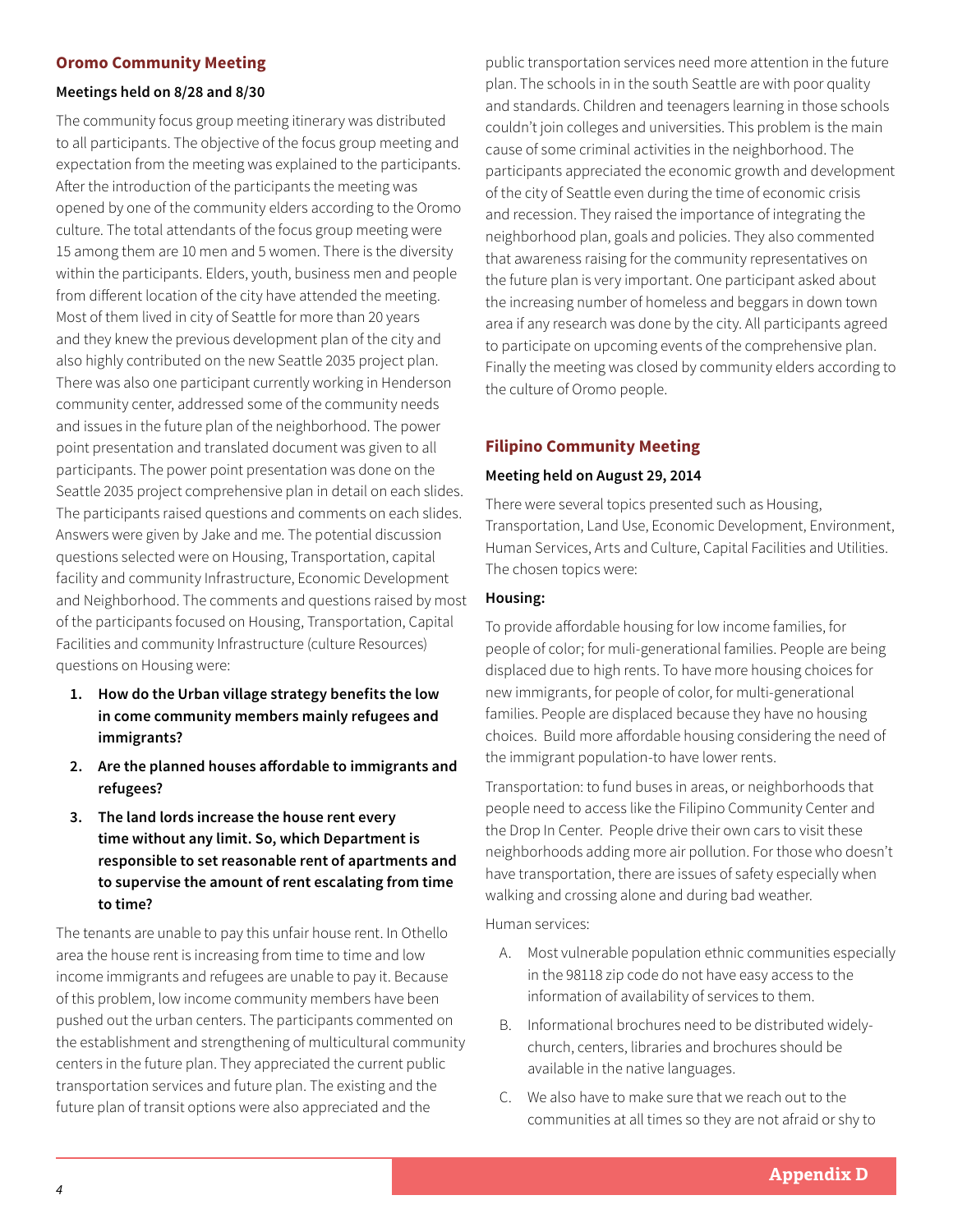ask for services.

- D. Health fairs and workshops should be made available widely
- E. Community members should inform one another of what is available to them

## **Utilities**

- A. How do we make sure that agencies are willing and able to help with the payment of their utilities so as not to get services disconnected?
- B. We have to let the population made aware of the different organizations that are able to provide social services like Asian Counseling and Referral Services; Interim, Chinese Information Service Center, New Holly. etc.
- C. Not easy to get community members to attend informational workshop to keep them informed of what is available to them.
- D. We have to be connected with one another so no one gets left out of the social services that are available.

# **Amharic Speaking Community Meeting**

#### **Meeting held on 09/02/2014**

## **Questions and Discussion Points**

#### **Housing**

The city can make housing more affordable by developing policies and strategies which will provide incentive and/or penalize developers. Developers should include housing units which are affordable and subsidized to be inclusive of all income level households. As it is being observed the urban centers are mostly occupied by individuals who earn living wage jobs. Although there are low income individuals who work and go to school in those areas; it's unimaginable to rent and live nearby for most residents because of incomparable cost of rent to their income.

# **To prevent involuntary displacement of historically disinvested individuals and businesses and to keep from being displaced:**

- Developers should be in commitment to make few units of buildings affordable
- Some portion of land should still be used to build low income and affordable buildings and this should be part of the redevelopment plan of any neighborhood
- After maintenance of buildings or after redevelopment of neighborhoods; priority and advantage should be given to already existing businesses to buy or rent and it should be

considerable of their income.

- Development should be inclusive and should be socially, environmentally, politically, economically and culturally sustainable.
- Providing capacity development and business training to business owners and individuals

# **Are members of your community able to rent or buy housing in neighborhoods throughout Seattle with single-family housing? If not would more housing choices make it easier to live in those neighborhoods?**

- Yes. Most immigrant families would prefer to buy than rent.
- Racial and social justice issue should be part of every program which will enable immigrant population to rent and buy houses in every neighborhoods

### **Economic Development**

- Jobs and employment should be spread out though out the city rather than only in the urban villages
- Employment opportunities should also take into consideration refugee and immigrant population and should be inclusive e.g. Job opportunities like manufacturing and business
- Providing microenterprise services (revolving fund)
- Supportive not for profit financial institutions
- Most immigrant populations have background education back home and it should be acceptable here in the city

#### **Transportation**

- Culturally appropriate businesses should be encourages around station areas
- Incentives for carpoolers
- Public transport should increase especially from Yesler to rainier beach.
- Most immigrants refugee go to school and work up north but transportation has been an issue in these areas
- Why are more buses reduced in the south where there are more refugee and immigrant population?

#### Urban Village Strategy/Urban Design/Transit Communities

- North Rainier, South Rainier and lake city
- Providing capacity development and business training to business owners and individuals

#### **Questions from the community:**

1. As compared to percentages of the population of Asians there is 5% in the US and triple of that here in Seattle. Is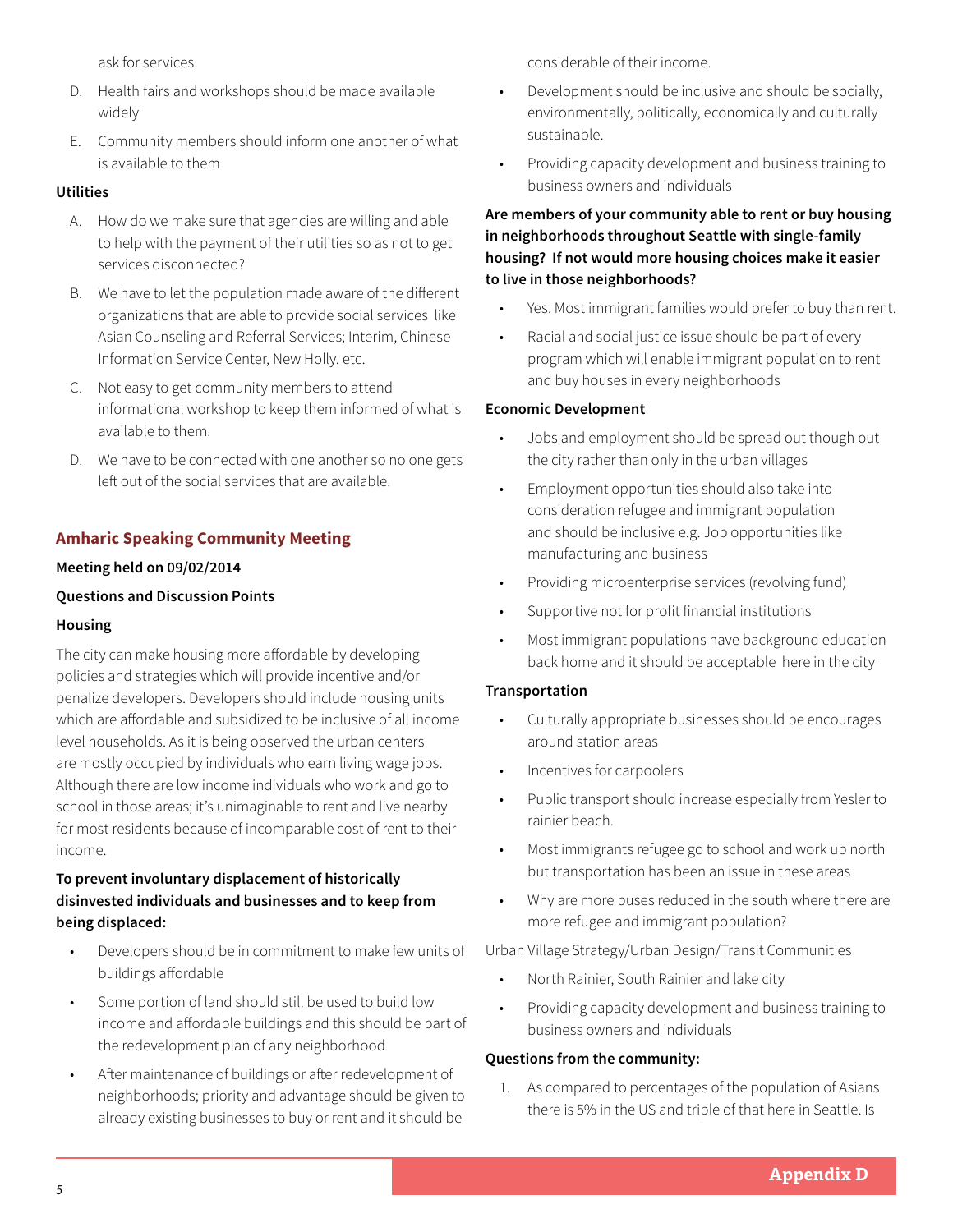there any specific reason? While the reverse is true for Black Population?

- 2. Why is the North Less Diverse than the south of Seattle?
- 3. Does the new update plan address the issue of segregation? In what way?
- 4. Before the update plan was brought up for discussion; were there any evaluations done of the previous comprehensive plan? What was your goal/projection in different sectors and how much did you achieve?

## **Spanish Speaking Community Meeting**

### **Meeting held on 09/10/2014 at 11 AM**

### **Highlights**

The focus group was very interactive and participatory from community members. Most of them were very interested in the presentation, they told me at the end, it was very interesting!

#### **Agenda**

- **1. Introductions and Ice breaker:** First we did a little introduction of everyone. And we imagine ourselves how old would we be in 20 years from now. And how old will be our last child .
- **2. Why are we here? Discussion and explanation**

**3. Power Point presentation Seattle 2035**

**4. Group interaction:** What would be some of your concerns in the future with 120 K more people in Seattle:

Answers ( by group) brainstorming:

More Crime

New contructions

Lots of new housing ( very packed housing)

More violence

Less jobs/ more crime

Too much construction everywhere

Pollution and damage to the environment

More garbage and waste

Higher rents- more demand

#### **5. Prioritizing community investiments/ concerns.**

Divided in group of 2 for discussion and present to the whole group:

Human services:

How do we make sure the City allocate money for Human services for low income people?

How would people will have more access to services? Specially new immigrants? Or, people whose English is the first language?

Budget needs to be higher, and not more cutting Services for low income people.

#### **Housing**

## **What are some of the things to consider when planning housing?**

### **How can City provide affordable housing?**

The City needs to be prepared to offer more options for people who are in the City, and create policies for affordable housing. - Less discrimination from the landlords for race, and also income and legal status.

Be creative to arrange for large families in multifamily affordable homes.

Keep people in Seattle, not raise rents to outside cities.

Less taxes. It is very expensive now.

#### **Security**

#### **Should the City be more concerned about crime of safety?**

"We would like to be a safer city:"

" We are worried our kids are growing up thinking marihuana is normal and now you can smell it everywhere. We smell it in the parks, in the schools."

If we have more jobs, less likely to be people stealing, or asking for money and committing crime

We would like to see less crime, less drugs available."

"Also, the police should be more available for low income neighborhoods. They do not come fast when we report crime."

"More police who speak our language!

"Can we train people to help each other in the community?? ( like block watch) "

#### **Transportation**

# **What can the City plan to improve better transportation? Or, should we improve our system?**

\*More buses more buses more buses for poor communities ( in the south we have to wait for one hour)"

"We need more options that are affordable and good for environment. Maybe people can help each other with minivans?"

"Less people driving alone, more people driving together with neighbors and coworkers."

"The City should not charge to go other cities, they should pay us to come to Seattle (trolls)"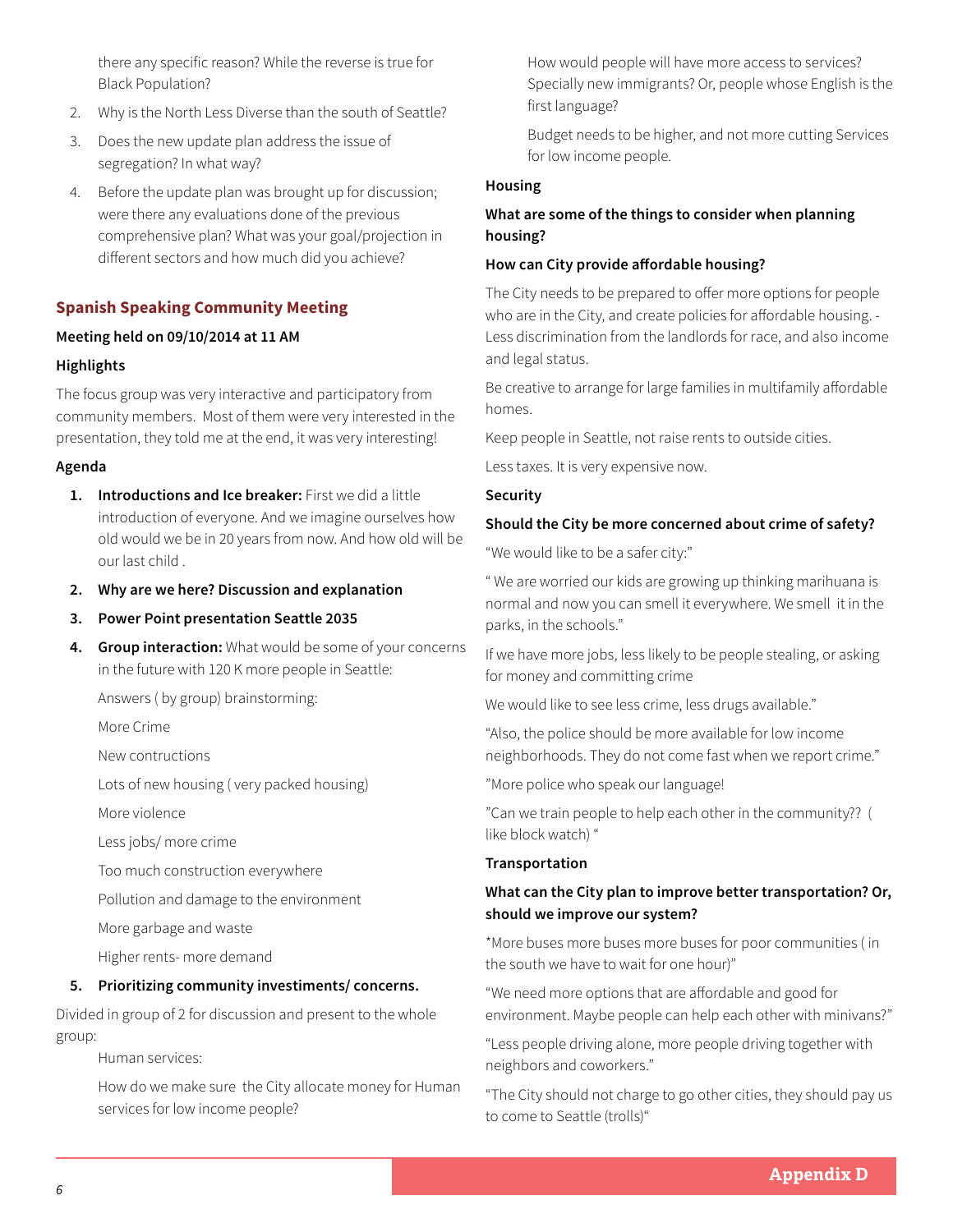### **Education**

# **How can the City invest in the people that live in the City ? Do we have enough options for Education?**

"The City could invest more in special programs for adults to be prepared in this competitive world. Programs like ESL, GED and training Programs for adults and youth"

"The Seniors need more Programs to become a little more independent and less government beneficiaries-- Opportunities for seniors to have jobs."

"Equal education for all – All the schools should be provided with the best teachers, even in low income neighborhoods."

# **Environment**

# **How can we improve our quality of water, or air, our environment in general?**

"Do not build too many houses instead think about green spaces and parks. "

"We need more places to walk and exercise to be healthier"

"Can we clean the Duwamish River? My family will enjoy there the summer my kids want to swim."

"Have more access to community parks. Our park in South Park is in bad conditions. There is nothing to do with the youth there. They need to exercise and be given more positive things to do. Maybe sports leagues?"

"I would like to see more people in bikes instead of too much traffic and too many cars"

"Too many trucks driving by neighborhoods. Can the City ask them to only go in the freeways?? I do not like breathing the fumes of the trucks. Bad for my family!"

# **Employment**

# **Should we push for a better living wage? - Is there a lot of opportunities for everyone?**

"If you have better income for people, less social services and more people happy working and affording homes. "

"There should be more employment and training for youth. "

"We need salaries that represent all the expenses. Seattle is too expensive to afford it. Mom and Dad have to work in order to live in a decent way."

"The minimum wage should be for all higher.. not just some groups. "

"Provide enough training in the trades for people who does not have formal education. So we can have better opportunities "

# **Conclusion**

The Focus group was very interesting ! I loved hearing the participants so engaged and giving lots of input in the discussion. They said they would like to hear more in the future, and possibly have more of this discussions like this .

They got interested in attending the City for hear the conclusions.

## **Findings**

Some of the slides in the presentation were difficult to understand and to explain.

I translated a little bit in Spanish the power point, to make it a little friendlier.

People are not really used to graphics… it took some time to explain the graphics.

I skipped a couple of slides that seem repetitive

The Urban Village strategy is not very easy to explain.

# **Cambodian Community Meeting**

## **Meeting held on 8/29/2014**

**Potential Discussion Question**

## **Urban Village Strategy/Urban Design/Transit Communities**

## **1. Where the best places for the city to encourage growth**

FGD: We would like to have more to growth in Southwest Seattle areas; especially, around White Center area where there are a lot of things need to develop. Most of the activities and business are growing only in downtown Seattle; we want to have more opportunity for the Southwest, Southeast, and South areas.

We would like to have more small business, light rail, and more public transportation available to south, southwest, and southeast.

# **2. How can we minimize displacement of residents and small business?**

FGD: The Mayor and everyone can help each other. I feel that on the South area has more some grow but we don't see much around southeast and southwest (around white center). In term of the vision to grow the city, we found out that Seattle is not really attractive enough for the people to live…or tourist to visit. They should have more organize space. We feel sometimes, around South areas, lonely and quiet.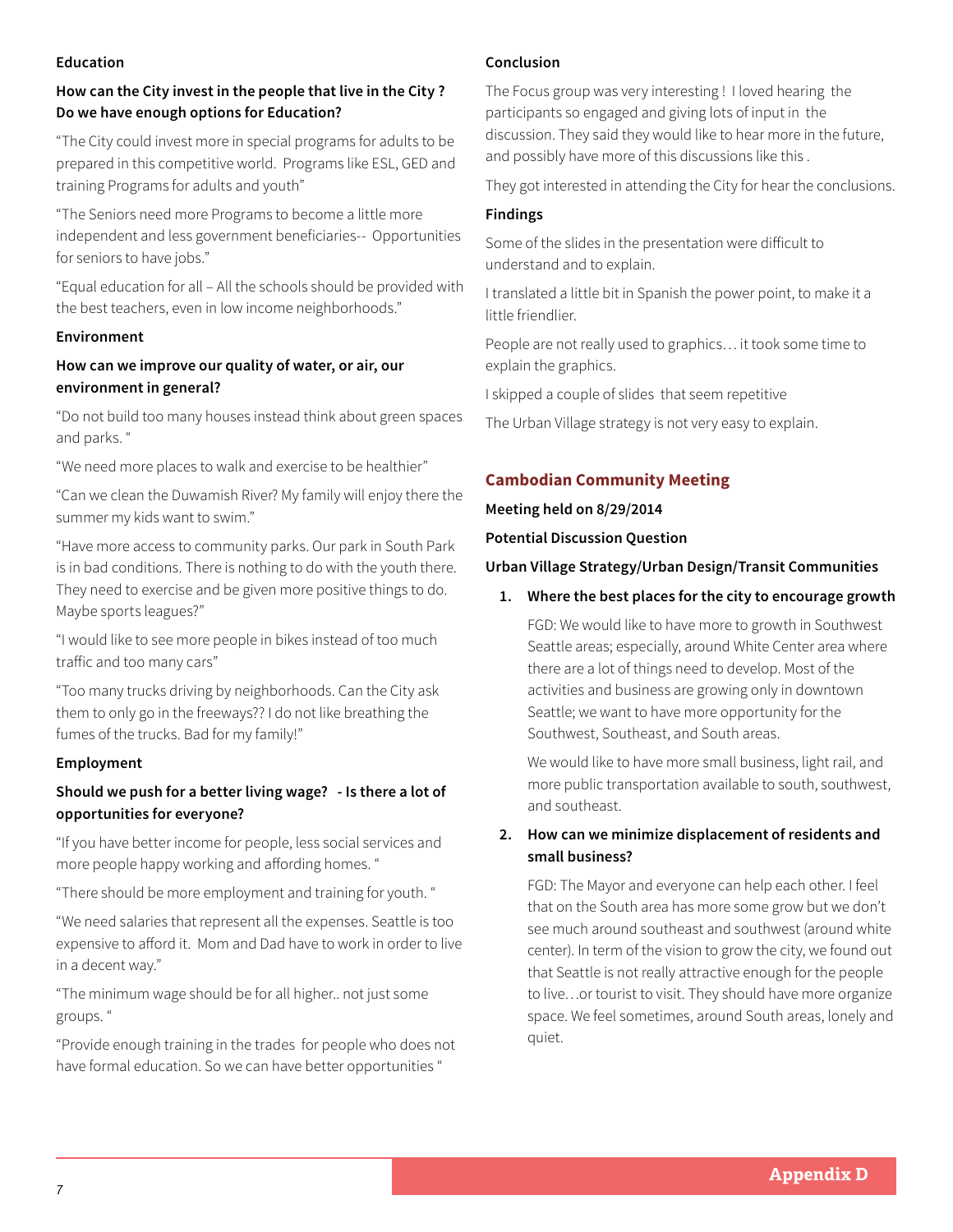#### **Land Use**

# **1. How do policies for single-family zones affect equity and affordability?**

FGD: It is hard with this kind of economic. We should have more investment; we should have a lot of community houses (multiple house with a lot of bedroom) and town house where they can build the small shopping near those houses so that we can do some shopping. We should have balance of multiple houses and other kind of apartments.

## **Economic Development**

# **1. Should more effort be made to concentrate employment near transit within urban villages?**

FGD: Yes, we don't have much job where we can work. Most of the factory jobs in Kent, Bellevue, and Redmond. We want to have job around here so that there are more people come to live. Now a lot of people move to Kent or Renton. We should have more jobs where people who doesn't speak much English or limited English are able to find a job and are able to work. Should develop jobs and work with industry or factory to provide affordable place for the owner of those local enterprises to build and provide jobs. We found out that there are a lot of spaces around Sky Way area which we can use to build more industry or small factory that can create more jobs for people.

# **2. Should a clearer definition and stronger emphasis for living wage jobs be included?**

If we work and we cannot afford to pay for the rent, then we have to move where there is fordable and where we work. We can create more jobs so that people can work here and live here.

However, we feel very happy that they move immigration office to Tukwila where there is easy to access.

# **Transportation**

# **1. What types of uses, amenities and services should the City encourage near station areas**

FGD: We would like to develop more jobs and small business, restaurants, gift shops around the stations areas. We still have a lot of space in South Seattle that we can have more small business. We should have small shopping areas so that we can make the station more crowded and attracted to people to use and we should plan flower or decorated small tree that can attract tourist. As we traveled to China, we found out that each station in their cities are safe and crowded, we feel that we just want to stay at the station because it is safe and pretty area to come and have fun.

# **2. How can we reach our goals for reducing the percentage of trip by people who drive alone?**

FGD: We should have more public transportation such as light- rail, buses, train and more routes. We should provide some free ride to encourage people to use. We should provide free parking at the light rail station so that we can use more public transportation. We also would like to have more bus services are available to use and fast. The parking fees nowadays are very expensive and sometimes we got a lot of fine when we park the car and use public transportation and we are little bit late due to lake of the buses routes. We have more carpool van available for people to us.

# **Capital Facilities & Community Infrastructure**

**1. What sort of city facilities (parks, schools, police, fire, libraries, community centers, maintenance facilities, and office space) do you think are most essential as we welcome over 120,000 new people to Seattle over the next 20 years?**

FGD: For us, we wonder why they built the Safeco Field in the middle to traffic jam. It is so annoying. They should be built to the South area where there are a lot of space and easy commute and parking.

For the park, we should create something that would be more open and public to all the cultures, communities, and ethnicities. We should have plan trees in the middle to the road to attract travelers or sometimes we can do the little garden along with the roads. Sometimes if we have the trees in the middle, we can help with the traffic flow.

# **2. Are new policies needed for special buildings and unique places that don't meet the rigorous standard for historic landmarks and districts?**

FGD: We would like to have some road that look similar to the Washington DC. We want Seattle to attract people to live and to visit as what we see in Bellevue. We should do a lot of small gardens, plan flowers, and plan little trees.

## **Environment**

**1. Climate Action: To reach or climate goals, Seattle need to increase the number of attractive communities where people can walk to schools, shops, transit and maybe even work. Proven strategies include building taller in the most transit rich neighborhoods and transforming aging commercial into mixed-use development. Are there other strategies you would suggest for less dense areas near very good transit service?**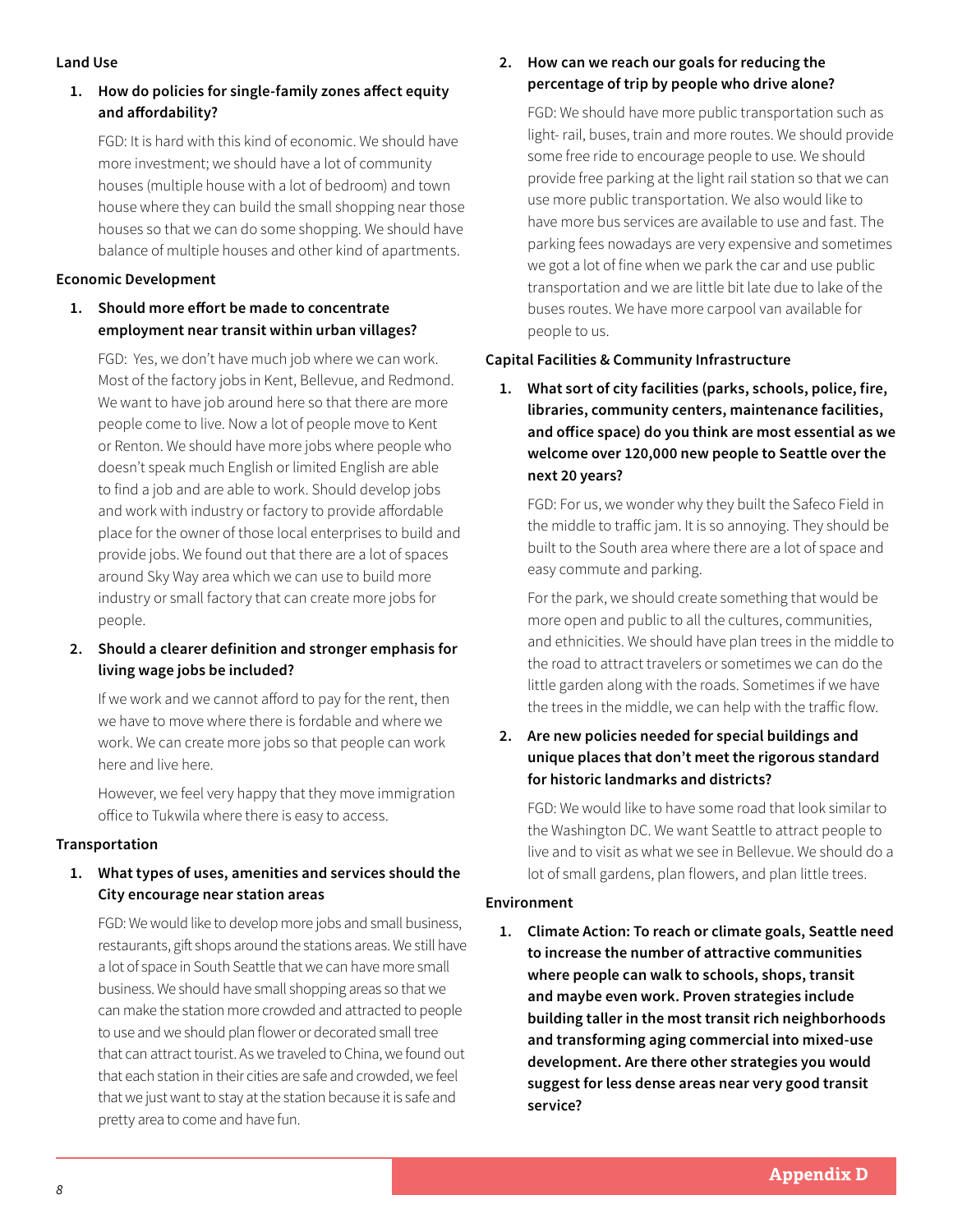FGD: The important is road and when we have enough light. We would like to have hug roads and not a mess like we are having in Seattle right now. We should have beautiful gardens and so on. We all have to work together to make the city look niece. Everyone have to clean their yard. People need to learn from the TV and need to clean the road in front of their own house or apartment.

#### **Housing**

# **1. How can we provide diverse, affordable housing for everyone?**

FGD: The city should have more affordable housing for people. The city should have balance with people who are living in the Seattle Housing Authority. We have been applying for almost 7-8 years and we never get a letter or when we went to their office to ask, they said you are on waiting list and we have to wait. But we feel that it is unfair because there a lot of new Somali, Ethiopian, and other families where they are mostly speak the same languages with the people who are working in the office of Seattle House Authority come to live while we are waiting for so long. The public housing should consider about these issues.

**2. As historically disinvested communities see new development and investment, what strategies and policies can prevent the involuntary displacement of existing residents while welcoming new ones?**

FGD: We should have all diverse population.

**3. Are members of your community able to rent or buy housing in neighborhoods throughout Seattle with single-family housing? If not, would more housing choices make it easier to live in those neighborhoods?**

FGD: We would like to have more apartments and multiple family houses.

#### **Human Development**

**1. Should we call it Human Services to align more closely with policies about the delivery of those services to our most vulnerable populations?** 

FGD: Yes, we should provide equal opportunity to everyone.

## **Neighborhoods**

**1. How do we make sure all neighbors have a voice in neighborhood plan goals and policies as they are revised over time? This may include everyone who lives in, works in, runs a business in, or visits a neighborhood.**

FGD:

- Should have representative from each community.
- Provide translation materials
- Conduct outreach
- Provided community education
- Send out the letters
- Broadcast via TV
- Educate all the students in Seattle Public School
- Bring the information to local business

# **African American Community Meeting**

## **Meeting held on 8/28/2014**

This Focus Group was the first gathering for getting input on issues that may be affecting historically underrepresented groups. This group was for African Americans.

These are their response to the questions. This discussion was held on August 28, 2014, at the Rainier Valley Community Center (4600 Ave S Seattle, WA) from 6:00 to 8:00 pm.

These questions were specifically for the African American community:

## **Responses to Question 1: How can we minimize displacement of residents and small business?**

**De Charlene Williams:** Complacency lack of support of each other, need to get together and work together, everyone can't be a chef, need a business plan, work your plan, plan your work, educate people so they know what's going on and be honest

**Larry Wilmore**: Jobs community awareness, hold politicians accountable, learn the game, unified front and education and take care of each other, gave the lesser than help.

**Emma Freeman:** Come together as a whole, we can't be divided, SHA doesn't want to deal with low income, and put a cap on the rent.

**Shelia Edwards:** Education and College really on young people, economic education to overcome displacement and need more than one of these sessions.

**Lottie Jackson:** Education, communication and trust, keep what we have.

**Donald Humphrey**: Education, unity, we need action and services for what people truly need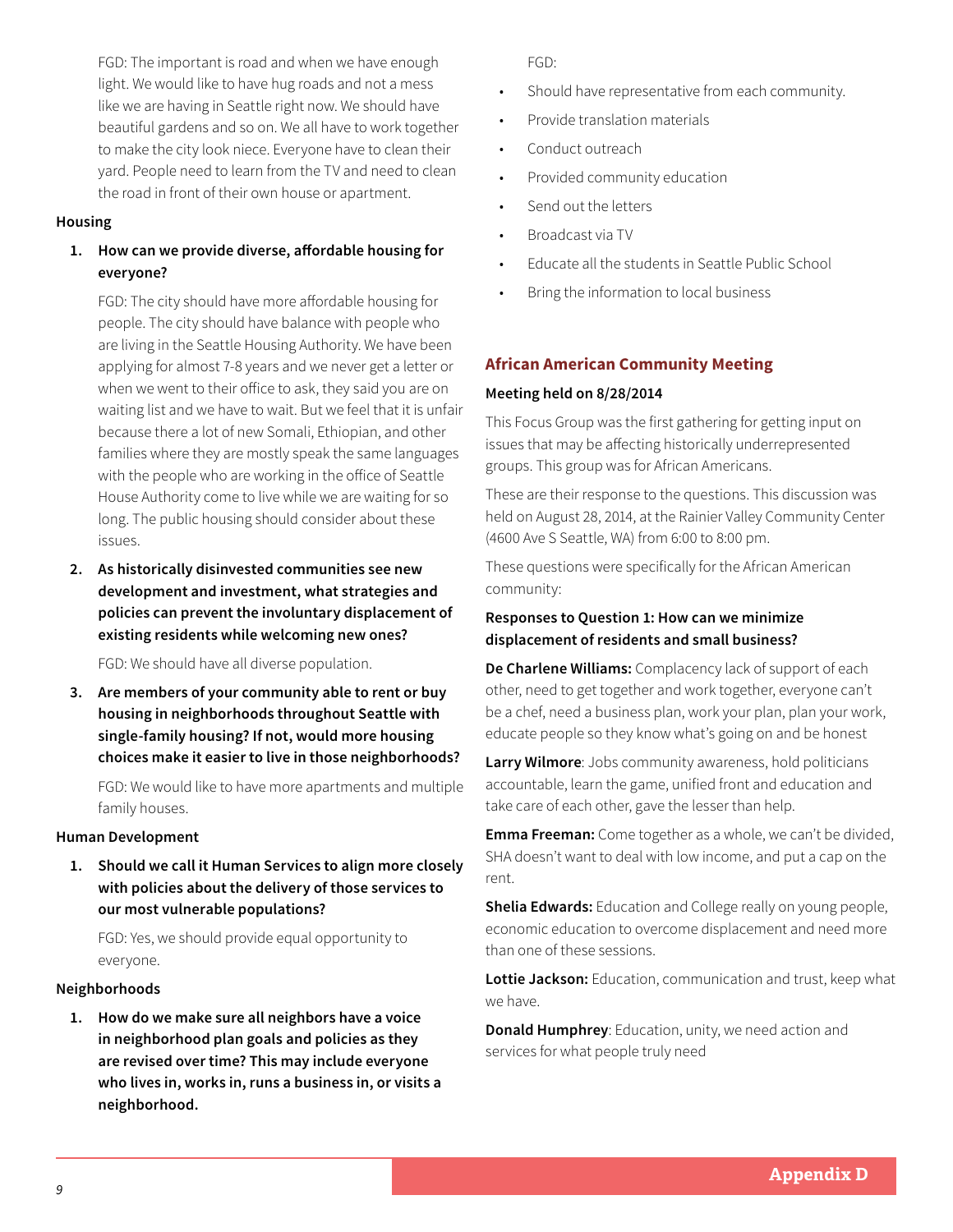## **Responses to second question: How do policies for singlefamily zones affect equity and affordability?**

**Debra Enterman**: To build wealth, how do we find out about policies, if we knew we could impact it, like red lining, we need to find out about the policies

**Guy Anthony Parramore**: Create list serve to get information to us ahead of time, share with our families. Be in there head first, not just heart first, diminish the belief we cannot come together, look at what other places are doing, Philly to our cap on taxes for people in certain category on the ask about what policy Seattle has.

**Crystal M. Chatman**: Espoused WA State virtues, SPD got the impact those that have been displaced, find out how each of us can work together in our respective situations, get clarity around my choices so I can go make better decisions

**Mo!**: Chi struck people in Apts who, we need single family zoning... city is taking to make it the issue its price it adds to equity..

**Jerrell Davis**: Need more people ages 15-30, teach a class, help define education, how to buy a house at start at Rainier Beach High School Cleveland High School, ways to teach each other

# **Responses to Question 3: Should a clear definition and stronger emphasis for living wage jobs be included?**

Everyone answered, "yes," but asked them to elaborate.

**Mo!:** First with calls should include child care, local jobs, and tracking people into career jobs- need connections leadership. Get people into living wage green jobs

**David Harmon:** Be organized, we live in strange times, the hollowing out of the kiddle likes, adapt to circumstances as they change, maximize use of homes, need zoning to use homes for businesses, jobs, we find development.

**Debra Enterman:** Be intentional about living wage job definition and go beyond the \$15 dollars an hour, we need to learn how to create our own jobs.

**Emma Freeman:** Yes and know what's included in a living wage job

**DeCharlene Williams:** Yes put a job description to it

**Shelia Edwards:** Yes transportation, child care, other bills, define what wages mean

**GuyAnthony Parramore:** Yes identify what you need to do to get a living wage, use inside organizers, have city promote crossfertilization among communities before final documents get to the city, have meetings at a time people can get to them, new poor and old poor.

# **Vietnamese Community Meeting**

## **Meeting held on 8/30/2014**

Meeting started with around-the-table introduction of 16 attendees. A 15 minute presentation on overview of Seattle 2035 Comprehensive Plan. The next 90 minutes was focused on group discussion and questions for City staff.

Sixteen participants (9 females, 7 males) were at least 35 - 75 years old. One community member was a volunteer coordinator at the Vietnamese Senior Association (VSA). A few attendees in the group participate in VSA's weekly social activities. Discussion topics included: (1) housing, (2) transportation, (3) economic development, (4) health care, and (5) safety.

# **Question: How can we provide diverse, affordable housing options for everyone?**

# **Housing - Individual comments:**

- Cleaner streets in Rainier Beach neighborhood (specifically on MLK Jr Way S & Director St)
- More apartment-like housing units (instead of singlefamily homes if more people live here)
- Quicker application processing for Section 8 housing. I applied for the Section 8 housing in 2011. It has been 2 years and I'm still waiting for a place although they said my family would get a place this year.

## **Housing - Group comments:**

- We need a senior community center with social/exercise activities in our neighborhood.
- More recreational/community/social activities closer to homes (e.g. senior association, swimming pool, etc.)

# **Question: What types of uses, amenities and services should the City encourage near station areas? How can we reach our goals for reducing the percentage of trips by people who drive alone?**

## **Transportation – Individual comments:**

- Metro bus system is good in Seattle but better if less time waiting
- Light Rail is good but it would be better if there are more frequent stops
- Would be convenient to have a single pass that has access to all transportation services
- More public parking space (such as Park & Ride)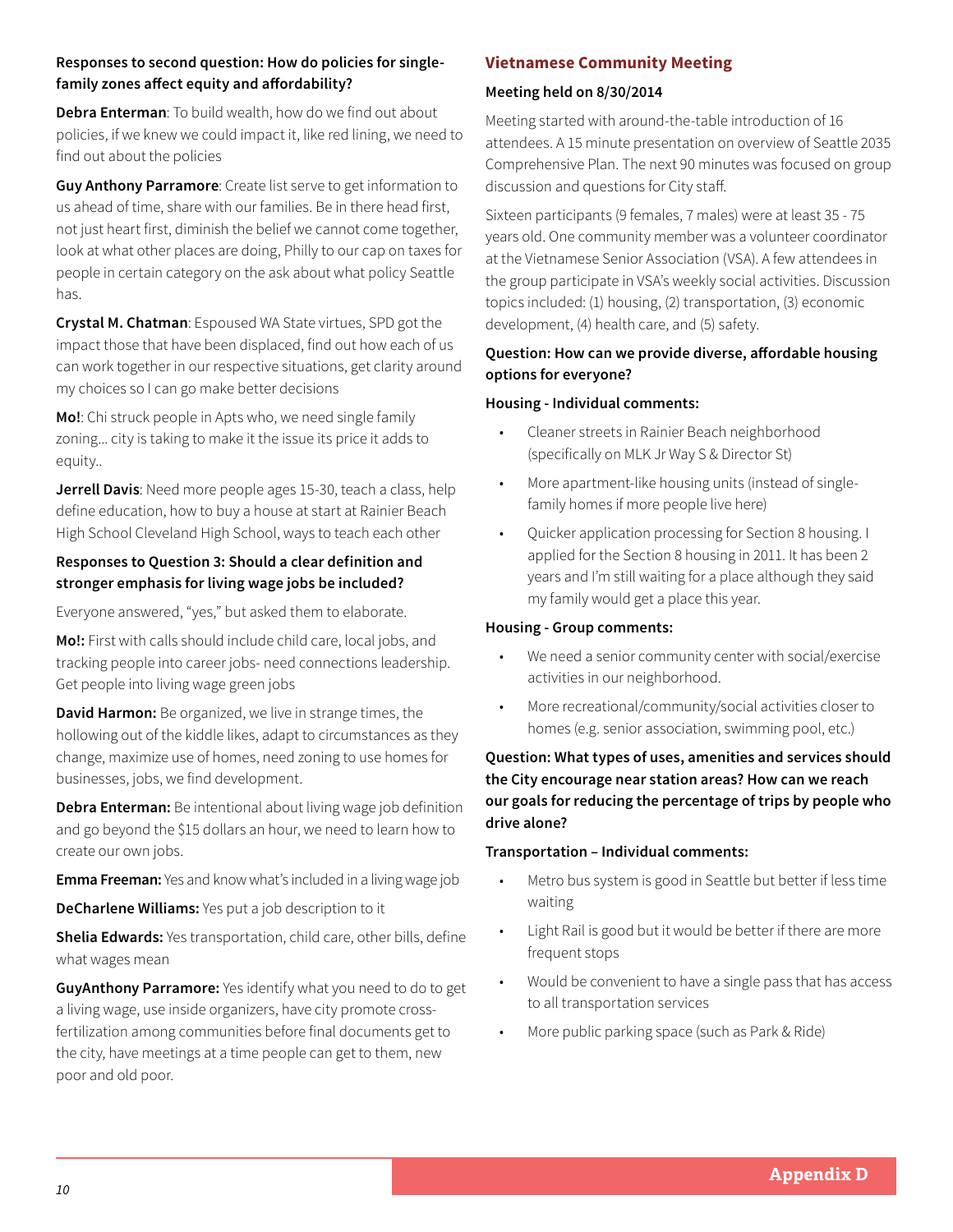#### **Transportation - Group comments:**

• We would drive less and walk/take public transportation more often if there are healthcare/social services, shopping centers, diverse grocery stores, multicultural community centers, and work closer to transit.

## **Question: Should more effort be made to concentrate employment near transit within urban villages?**

#### **Economic Development – Individual comments:**

- We need to have job opportunities first before people come here (to Seattle).
- It's difficult to find jobs these days and it's getting even more competitive later, especially when we (with limited English speaking ability) already have challenges with finding a good job now.

## **Economic Development – Group comments:**

We would drive less and walk/take public transportation more often if our work is near transit in Seattle.

#### **Additional comments/concerns:**

### **Safety - Individual comments:**

- We need to work closely with Seattle police department to keep our neighborhoods safer.
- We want to know who is the main person at the Seattle police department that is responsible to work with and keep our neighborhood safer.
- Each police car should have two police officers when they are driving around our neighborhoods. One person is the driver and the other person observes/assesses the situation/neighborhood.
- There needs to be undercover police officers in our neighborhoods in Rainier Valley and Rainier Beach (to identify offenders and illegal activities).
- I see graffiti everywhere along MLK Jr Way S & Graham St. area. I think gang groups use graffiti to communicate with each other.
- I'm very concerned about safety in Rainier Beach because I know people, including my friends and myself, who face very threatening/frightening incidents. One time a few Black teenagers screamed in my ears. They won't stop yelling even when I said, "Stop!" I feel very unsafe here.
- My father was beaten and threatened by two teenagers in his neighborhood along Rainier Ave. S. His wallet was stolen. Two teens were carrying guns. He wasn't sure whether the guns were real. Now he's extremely terrified to even step outside his apartment unit. He's afraid to

walk in his neighborhood now.

#### **Safety – Group comments:**

• More interaction between Seattle police department and our community. We are the eyes/nose of police officers in our neighborhood so we need to cooperate and help each other.

### **Healthcare – group comments:**

• We need more hospitals in South Seattle. Currently, there are only community health clinics. We don't want to travel too far when there's an emergency.

# **Somali Community Meeting**

#### **Meeting held on 8/28/2014**3Date: 08/28/2013

#### **Reading of Agenda**

- 1. Community concerns
- 2. Current existing housing issues
- 3. Seattle 2035 plan

### **Summary of the meeting,**

Residents of lake Washington apartments and large members of the East African attended the meeting to raise their voice about the Seattle 2035 plan.

## **Challenges and Housing issues and concerns for the communities**

- Housing is a resettlement need that has enormous and immediate impact on the day –to-day quality of life for refugees and their families.
- Language and literacy barriers and it problematic to complete housing application paperwork, understand rental regulations and resolve rental concerns,
- The obtainable housing units cannot accommodate the huge size of many families, thus many families must be split up, which also fragments the internal family support structure.
- The communities find it hard to access wide-ranging housing and discrimination information when they need it.
- Many families lack long-term rental histories required by many landlords
- Many families are single-parents households with high child-care costs that make it difficult for them to accumulate saving for required damage deposits and first last month rent requirements.
- Many families in our community were forced to move elsewhere in Seattle.